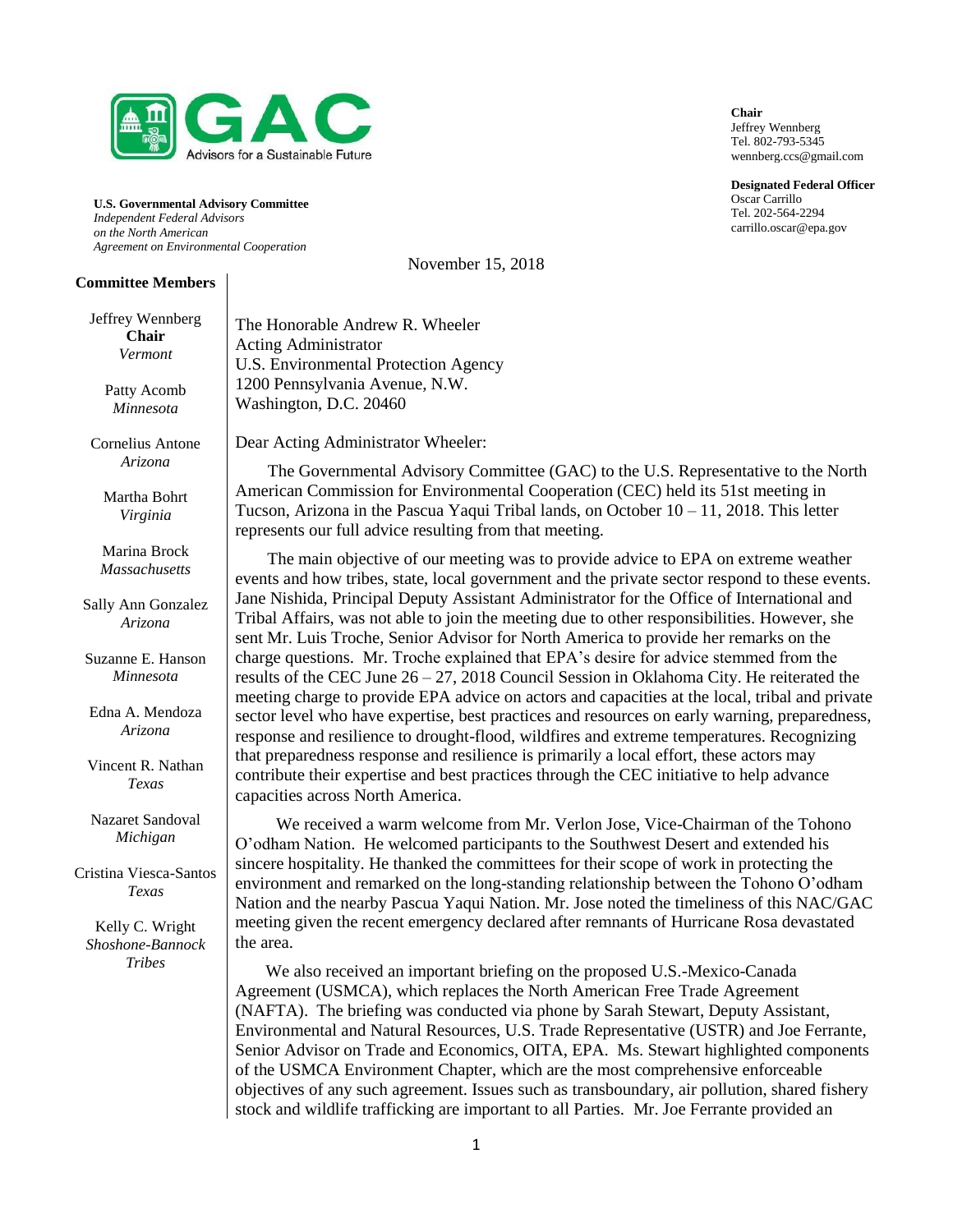update on the proposed new Environmental Cooperation Agreement (ECA), which aligns with the USMCA Environment Chapter. He indicated that the institutions and organizations of the current structure are being retained and that there has been progress in negotiations with Mexico and Canada and a seamless transition to a new platform in cooperation among the Parties is anticipated.

The GAC members recognize the increased frequency and severity of wildfires, floods, hurricanes and windstorms affecting the entire planet and especially North America. The GAC members found the presentation by Dr. Gregg Garfin, of the University of Arizona, useful and compelling. We agree that these extreme weather events are connected somehow to changes in our climate. Thus, preparedness is an essential component of how we respond to such events. It should be noted that NOAA and the National Weather Service have excelled in predicting and tracking these extreme weather events. In addition, Ms. Judy Lynn, South Region Coordinator, Emergency Management, Arizona Department of Emergency and Military Affairs (AZDEMA), described the Arizona state emergency management system and its "all-hazards" framework. This approach is not specific to any one emergency but is flexible to meet the emergent needs in real-time and adopts language common to the region being served.

We received excellent briefings on tribal government efforts by Mr. Cornelius Antone, GAC member and Environment Manager for the Tohono O'odham Nation and Robert DeLeon, Director of the Gila River Indian Tribe Office of Emergency Response, who both described tribal government emergency responses to extreme weather events. The committee also received updates on key activities at the CEC Secretariat from Executive Director Cesar Rafael Chavez who updated members on the active 2017 – 2018 operational plan cooperative projects and grants. We also received a report on JPAC activities from Dr. Octaviana Trujillo, on behalf of Mr. Gustavo Alanis-Ortega, JPAC Chair, who was not able to join us. The meeting was opened by a welcome from Federal Advisory Committee Management Division (FACMD) Designated Federal Officer, Oscar Carrillo. The GAC deeply appreciates the excellent support provided by the FACMD and thanks Director Monisha, Harris, and all the FACMD staff for their support, before, during and after the meeting.

Sincerely,<br>Sally A *Bugalle*s

Sally Ann Gonzales, Acting Chair Governmental Advisory Committee

cc: Jane T. Nishida, Principal Deputy Assistant Administrator for the Office of International & Tribal Affairs Monisha Harris, Director, Federal Advisory Committee Management Division (FACMD), EPA Oscar Carrillo, Designated Federal Officer (FACMD), EPA Mark Kasman, Director, Office of Regional & Bilateral Affairs, OITA, EPA Luis Troche, Senior Advisor, North American Affairs, OITA, EPA Gustavo Alanis-Ortega, Chair, Joint Public Advisory Committee César Rafael Chávez, Executive Director, CEC Members of the U.S. National and Governmental Advisory Committees

Administrative support for the GAC is provided by the U.S. Environmental Protection Agency, Federal Advisory Committee Management Division, OARM Mail Code 1601-M, 1200 Pennsylvania Ave. NW Washington, D.C. 20460 (t) 202-564-2294 (f) 202-564-8129

 $\_$  ,  $\_$  ,  $\_$  ,  $\_$  ,  $\_$  ,  $\_$  ,  $\_$  ,  $\_$  ,  $\_$  ,  $\_$  ,  $\_$  ,  $\_$  ,  $\_$  ,  $\_$  ,  $\_$  ,  $\_$  ,  $\_$  ,  $\_$  ,  $\_$  ,  $\_$  ,  $\_$  ,  $\_$  ,  $\_$  ,  $\_$  ,  $\_$  ,  $\_$  ,  $\_$  ,  $\_$  ,  $\_$  ,  $\_$  ,  $\_$  ,  $\_$  ,  $\_$  ,  $\_$  ,  $\_$  ,  $\_$  ,  $\_$  ,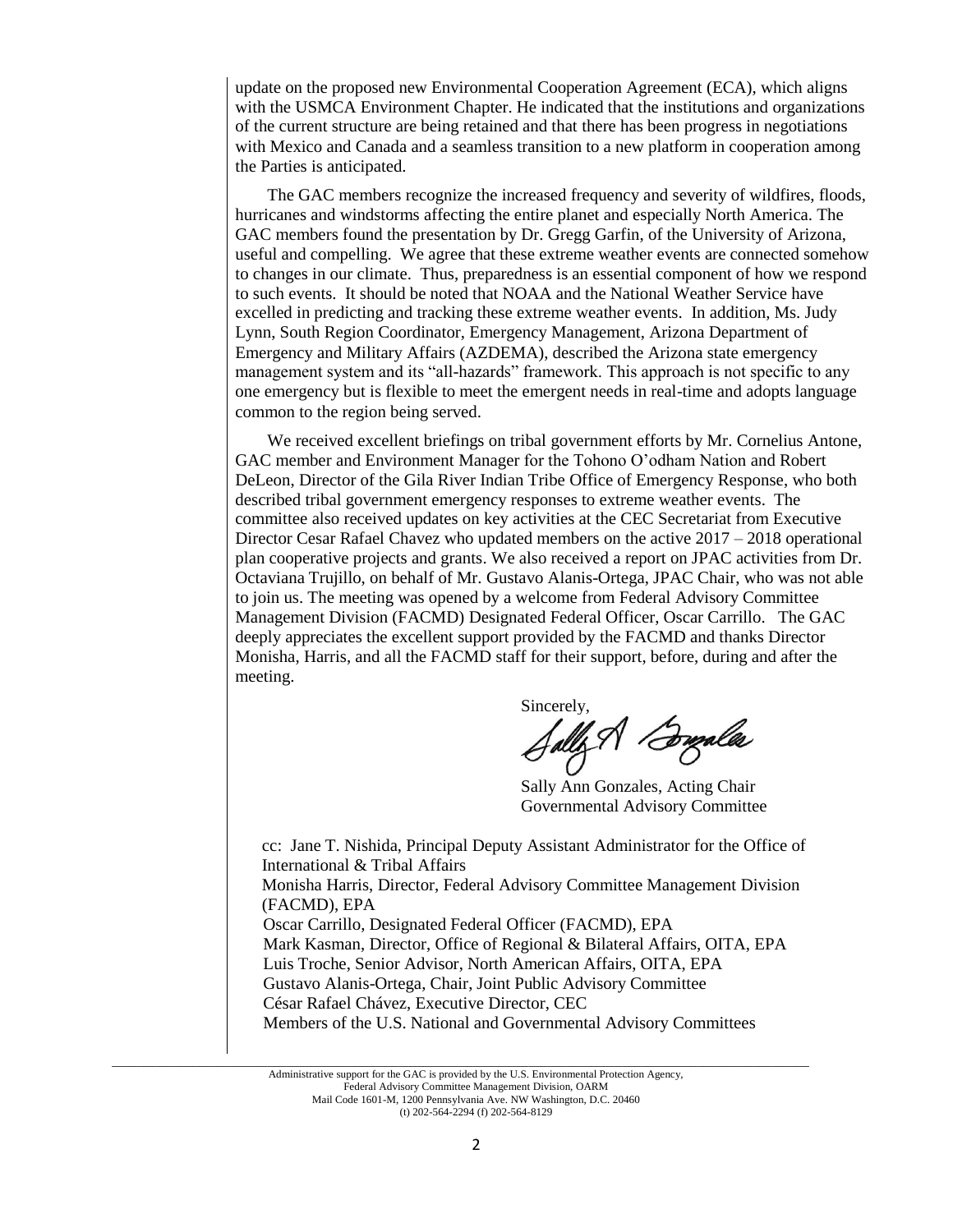Governmental Advisory Committee (GAC) to the U.S. Representative to the Commission for Environmental Cooperation (CEC)

### **Advice 2018 – 2 (October 10 – 11, 2018):**

### *Charge Question:*

- *The U.S. seeks advice on actors and capacities at the local, tribal and private sector who have expertise, best practices, experience and resources on: early warning, preparedness, response and resilience to drought-flood, wildfires and extreme temperatures.*
- *Because preparedness response and resilience are primarily a local effort, these actors may contribute their expertise and best practices through the CEC initiative to help advance capacities across North America.*

The meeting of the U.S. Governmental Advisory Committee at the Pascua Yaqui Tribal Reservation was very timely as the region was recovering from Hurricane Rosa. Extreme weather events are a threat to many communities in the Southwest and throughout the United States. Extreme events have been felt as summer heat waves, winter freezes, tropical storms, hurricanes, tornadoes, wildfires, floods and everything else in between throughout our land. It was sobering to hear Mr. Jose, Vice-Chairman of the Tohono O'odham Nation, speak about how the recent storm exceeded their 100-year flood plans and that he had to make an emergency declaration. People lost their livelihoods, as their cattle, chickens were covered in several feet of mud. It was a very real experience and the take away was that these extreme weather events are occurring more frequently, and community cooperation is essential to surviving these storms without loss of lives. The GAC looks forward to continuing to stay engaged in this important topic. Below are our answers to the charge questions listed above.

### Emergency Management

Emergency management is most effectively performed as a tiered approach, extending from local government through to national or federal and (in its highest form) best extended to multinational alliances. Natural disasters tend not to differentiate or discriminate between towns, cities, regions, states, or national boundaries. In fact, specific regions often share similar types of natural hazard vulnerabilities and mitigation efforts performed, shared, and coordinated broadly within affected areas prove to be much more valuable at mitigating the propensity of any single or series of events to cause widespread damage.

Essentially, emergency management has four phases, mitigation (prevention), preparedness, response, and recovery. Although much focus is given to the response and recovery phases, money would be better spent in the mitigation stages; and mitigation (prevention) best takes place at the local and regional levels. Although local/regional, and tribal government entities are the faces most recognized at these local level, to be most valuable there should be many diverse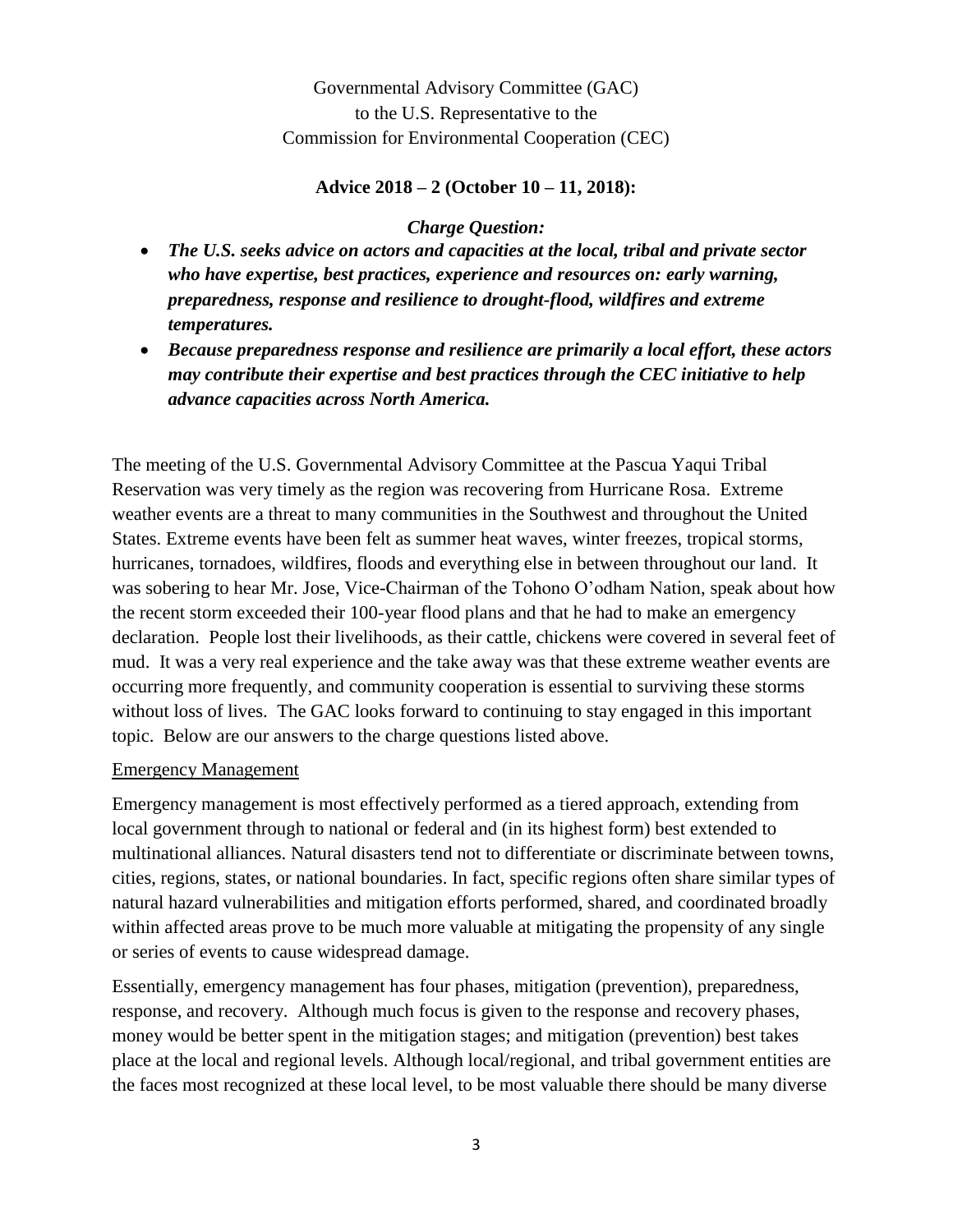community-based groups representing the specific interests of the area and acting as a team to achieve the best results.

# Broad Involvement of Stakeholders Recommendation

The federal government should consider advancing participants at the local, tribal, regional, and state level (even regional state collectives) while including applicable NGOs and private sector entities with the focus on prevention and mitigation in the arena of local, tribal and regional mitigation and resilience.

These chosen "players" should include broad-based representation (representatives) not necessarily from any unique city, town, or region. The broader goal should not be focused on any specific disaster or extreme event, but on the process of defining hazard vulnerabilities, and sound prevention or mitigation strategies that any local, tribal, or regional area may use as a blueprint or template to initiate a sound local foundation for mitigation strategies and activities. Encouragement would best be given to "think outside of the box" concerning how we are currently managing these efforts at all levels. How well are current efforts working? Are costs and collateral damage associated from these types of extreme events lessening or increasing? It may take courage to move away from these currently held concepts maintained at every tier and rethink any attempt at "perfecting the wrong solution."

Leadership at all levels needs to set ground rules for expected roles and activities best performed at each tier and where each prescribed action is best and most efficiently performed and accomplished. Determine and define which prevention and mitigation activities are best accomplished at the local, tribal, regional, state, regional state-collective, national, or international levels. This may be accomplished by placing lower tier "local and regional" government representation around the table to best identify gaps and impediments to more effective local prevention and mitigation strategies.

Federal agencies who understand the US framework and can be involved in incentivizing local, tribal, regional, and state actions (examples may include DHS, FEMA, CDC, USPHS, etc.) to fill the gaps and develop useful strategies and resources to move local, tribal, regional levels forward in these endeavors. It is at the lowest levels of government that the most effective mitigation actions can take place. Our communities, towns, cities, and tribal nations must provide necessary local leadership, plan and take mitigation actions on their own behalf, and recognize that local mitigation is where the national framework for resilience and sustainability begins.

## Community and Communication

The GAC recommends that communication to affected communities be done in advance and use radio, TV and social media, like Twitter and Facebook, but also do door to door alerts to reach vulnerable populations not connected to social digital networks or due to loss of power. As several speakers reiterated at our meeting, it takes communication and able bodies to respond swiftly to extreme weather events. Mr. Jose shared that they had to place 500 sand bags to hold the dam from overflowing with about 100 volunteers.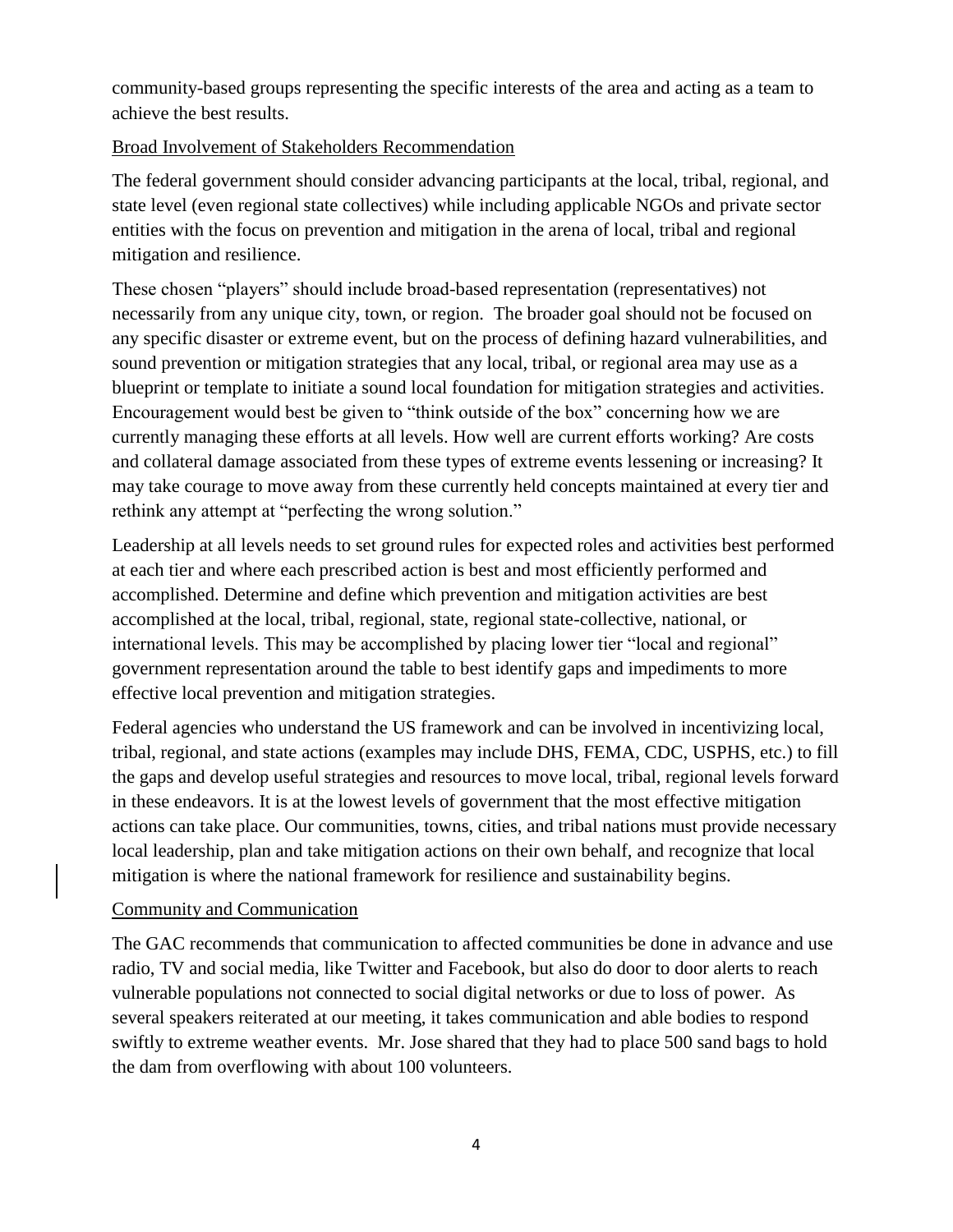Members of GAC recommend that any plans for building early warning, preparedness, response and resilience capability in any community must consider and include; vulnerable populations and populations that speak languages other than English.

Members of the GAC also recommend these entities with expertise in Preparedness & Response Management:

- US Regional Government Organization
- National Association of Cities and County Health Officials (NACCHO)
- National Leagues of Cities and Towns
- Arizona Department of Emergency and Military Affairs (AZDEMA)
- National Association of Latino Elected and Appointed Officials (NALEO)
- Marina Brock, Local and Regional Government-Massachusetts Maritime Academy (MMA) Emergency Management -Mitigation Theorist
- Massachusetts General Hospital Center for Disaster Medicine
- Dr. Vince Nathan, Ph.D., Center for Houston's Future

The membership can be broadened when specific gaps or impediments are determined and where solutions are identified and developed.